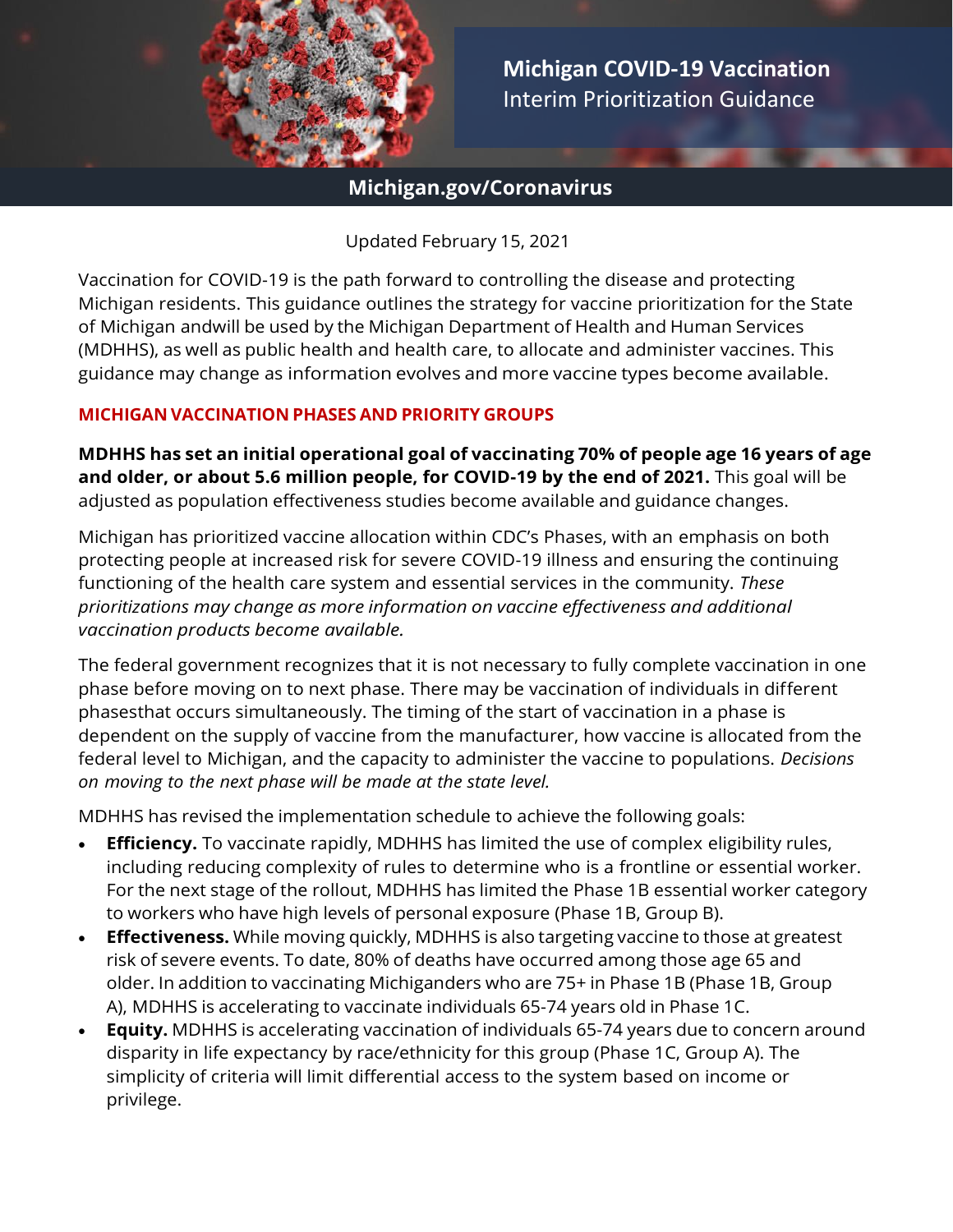# **MICHIGAN COVID-19 VACCINATION IMPLEMENTATION SCHEDULE**

The anticipated implementation schedule for moving through the CDC Phases is illustrated below. This schedule is provisional and will change over time.

|                |                              | Estimated schedule for first doses administered |     |     |       |              |     |      |      |     |      |     |            |            |
|----------------|------------------------------|-------------------------------------------------|-----|-----|-------|--------------|-----|------|------|-----|------|-----|------------|------------|
| <b>Phase</b>   | <b>People covered</b>        | <b>Dec</b>                                      | Jan | Feb | March | <b>April</b> | May | June | July | Aug | Sept | Oct | <b>Nov</b> | <b>Dec</b> |
| 1A             | <b>Healthcare workers</b>    |                                                 |     |     |       |              |     |      |      |     |      |     |            |            |
|                | Long term care residents     |                                                 |     |     |       |              |     |      |      |     |      |     |            |            |
|                | and staff                    |                                                 |     |     |       |              |     |      |      |     |      |     |            |            |
| 1B             | 75 years and over not        |                                                 |     |     |       |              |     |      |      |     |      |     |            |            |
|                | covered in Phase 1a          |                                                 |     |     |       |              |     |      |      |     |      |     |            |            |
|                | <b>Prioritized Frontline</b> |                                                 |     |     |       |              |     |      |      |     |      |     |            |            |
|                | <b>Responders</b>            |                                                 |     |     |       |              |     |      |      |     |      |     |            |            |
|                | School and child care staff  |                                                 |     |     |       |              |     |      |      |     |      |     |            |            |
|                | <b>Corrections staff</b>     |                                                 |     |     |       |              |     |      |      |     |      |     |            |            |
|                | Agriculture and food         |                                                 |     |     |       |              |     |      |      |     |      |     |            |            |
|                | processing workers           |                                                 |     |     |       |              |     |      |      |     |      |     |            |            |
|                | Other essential frontline    |                                                 |     |     |       |              |     |      |      |     |      |     |            |            |
|                | workers                      |                                                 |     |     |       |              |     |      |      |     |      |     |            |            |
| 1 <sup>C</sup> | 65-74 years old              |                                                 |     |     |       |              |     |      |      |     |      |     |            |            |
|                | 18-64 with COVID-19 risk     |                                                 |     |     |       |              |     |      |      |     |      |     |            |            |
|                | factors/pre-existing         |                                                 |     |     |       |              |     |      |      |     |      |     |            |            |
|                | conditions                   |                                                 |     |     |       |              |     |      |      |     |      |     |            |            |
|                | All remaining essential      |                                                 |     |     |       |              |     |      |      |     |      |     |            |            |
|                | workers                      |                                                 |     |     |       |              |     |      |      |     |      |     |            |            |
| $\overline{2}$ | 16 to 64 years not covered   |                                                 |     |     |       |              |     |      |      |     |      |     |            |            |
|                | above                        |                                                 |     |     |       |              |     |      |      |     |      |     |            |            |

**intense exposure, Vaccination will take place in different phases that occurs simultaneously. By Jan. 11, 2021, all areas of the state may, as vaccine supplies are available, implement vaccination of people who are health care workers or working or residing in long-term care facilities (Phase 1A Priority One, Two, and Three), age 65 years or older (Phase 1 B Group A and Phase 1C Group A), or frontline workers whose work role has frequent or and, due to the nature of the work, are not able to maintain social distance (including frontline responders, school and child care staff, or corrections staff) (Phase 1B Group B).**

**By March 1, 2021, all areas of the state may, as vaccine supplies are available, also implement vaccination of people who are frontline essential workers in the food processing and agricultural industries.** 

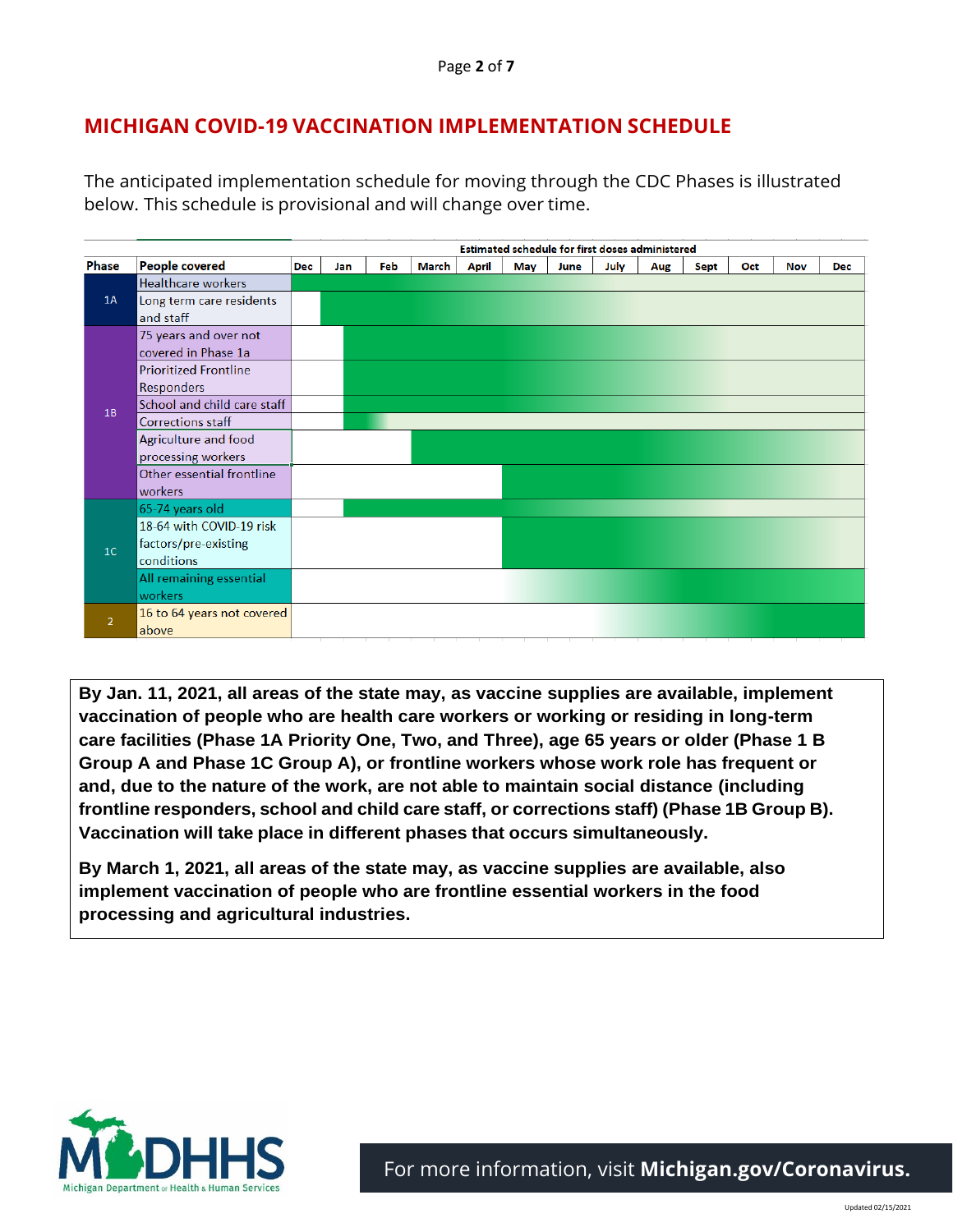# **DETAIL ON VACCINATION PHASES**

MDHHS recommends that staff providing vaccination clinics to others be vaccinated before theybegin participating in clinics.

While there is not currently data on the safety and efficacy of Pfizer's or Moderna's COVID-19 vaccines in pregnant women, the CDC has recommended that pregnant women may be offered thevaccine within the priority group they fit in, upon consultation with their medical provider.

### **PHASE 1A: Paid and unpaid persons serving in health care settings who have the potential fordirect or indirect exposure to patients or infectious materials and are unable to work from home as well as residents in long-term care facilities.**

**Priority One:** Keep critical health care infrastructure open and functioning (i.e., hospitals, criticalcare units, and emergency medical response systems) through vaccination of staff who perform direct patient care and work in critical areas including:

Group A: Emergency medical service providers, including medical first responders Group B: General medical floor Group C: Emergency department Group D: Intensive care units

**Priority Two:** Prevent outbreaks and protect residents in long-term care facilities.

Group A: Vaccinate workers who have direct contact with large number of vulnerable residents.Note: this would include staff who come in and out of the buildings.

- Skilled nursing facility staff
- Psychiatric hospital staff
- Homes for aged staff
- Adult foster care centers staff
- Assisted living facility staff
- Home health care workers caring for high risk clients with large patient loads (e.g. people with a tracheostomy/ventilator at home)

Group B: Vaccinate vulnerable residents in long-term care facilities.

- Skilled nursing facility residents
- Psychiatric hospitals patients
- Homes for aged residents
- Adult foster care centers residents
- Assisted living facility residents

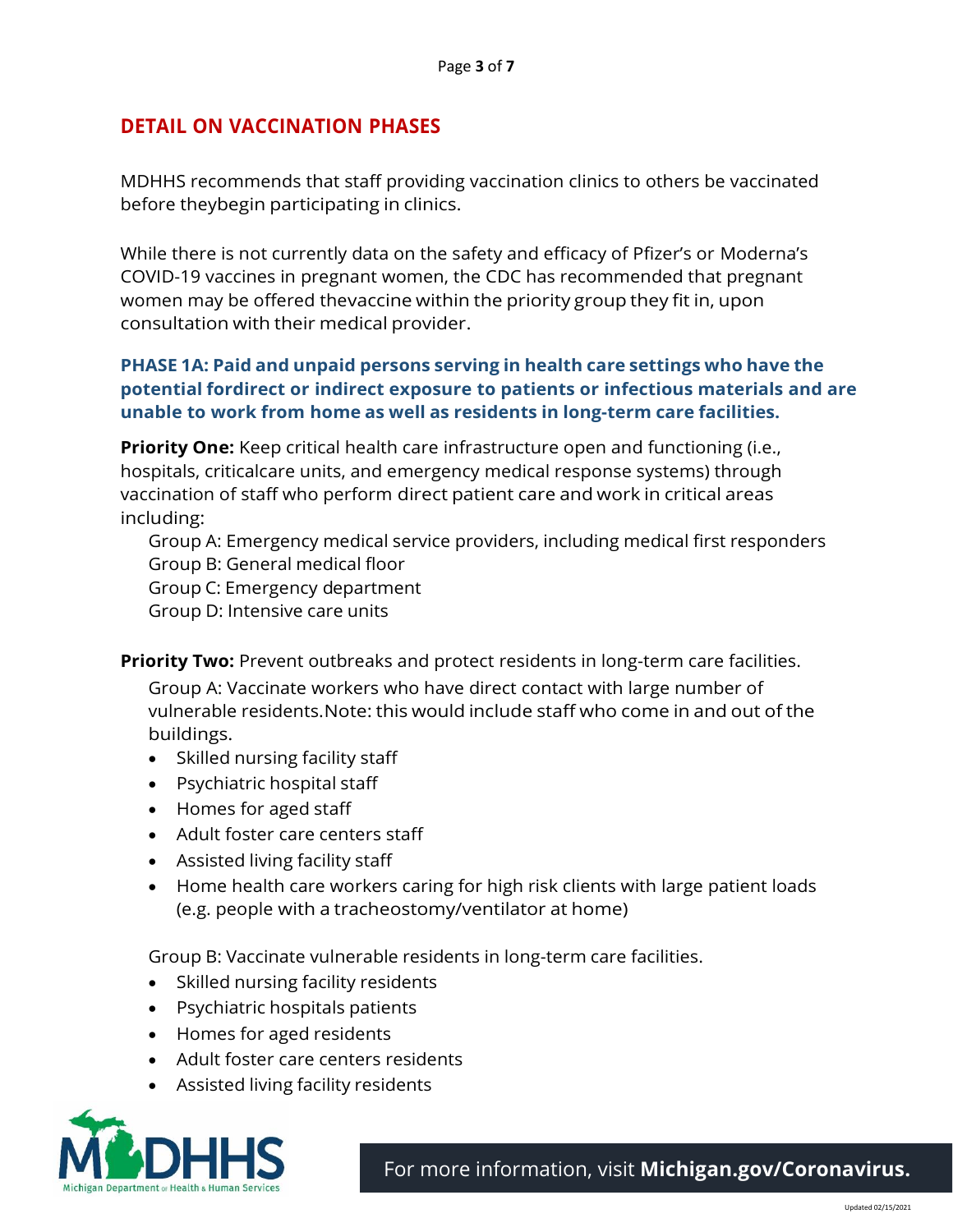**Priority Three:** Keep necessary health care infrastructure functioning.

Group A: Vaccinate workers with direct patient contact who conduct high risk procedures (e.g. dentists, endoscopy, dialysis). This category includes mortuary workers.

Group B: Vaccinate other workers who have direct patient contact, including outpatient, urgentcare, ambulatory care, and home health care.

Group C: Vaccinate workers with specialized skills critical to health care system functioning whohave indirect patient contact (e.g. hospital and public health laboratories, pharmacy, and medical waste handlers).

## **PHASE 1B: Persons 75 years of age or older and frontline essential workers in criticalinfrastructure.**

Group A: Persons 75 years of age or older not covered in Phase 1A. This includes those in acongregate setting that were not reached in Phase 1A.

Group B: Prioritized frontline workers whose work role has frequent or intense exposure, and, due to the nature of the work, are not able to maintain social distance. For example, a first responder may have to physically touch other people in their response, and a child care provider cannot maintain social distance from children when caring for their physical needs. The specific prioritizedcategories are:

- Pre-Kindergarten through high school teachers, support staff and child care workers whousually have direct contact with children
- First responders not covered in Phase 1A (e.g., firefighters, police, conservation officers,inspectors)
- Corrections workers (e.g. staff in prisons, jails, juvenile justice facilities)
- Workers in homeless shelters, congregate child care institutions, and adult and child protective services

Group C: Other frontline essential workers in sectors essential to the functioning of society and are at substantially higher risk of exposure to SARS-CoV-2 because their work-related duties must be performed on site and involve being in close proximity (i.e. within 6 feet) to the public or to coworkers.

Frontline essential workers in the food processing and agricultural industries are prioritized for vaccination beginning March 1, 2021.

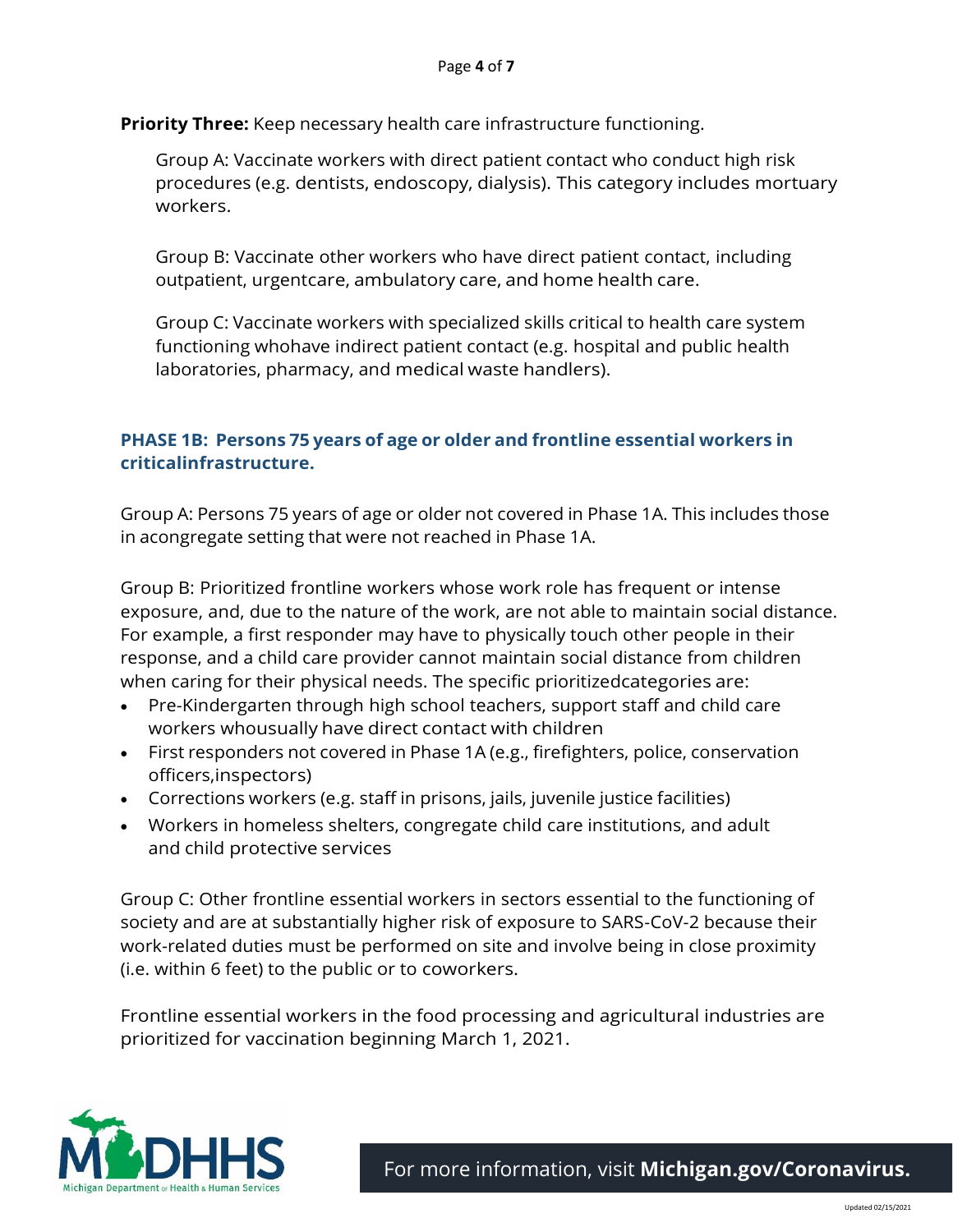Frontline essential workers in critical infrastructures include by ACIP are:

- Food and agriculture workers
- Critical manufacturing workers
- Public transit workers
- Grocery store workers
- U.S. Postal Service workers
- Workers with unique skill sets not covered above, such as non-hospital laboratories

If further sub-prioritization is needed of frontline essential workers due to limited vaccine supply, local health departments may consider prioritizing workers in locations of their jurisdiction wherehigh rates of transmission and/or outbreaks have occurred and/or workers who are at increased risk for severe illness based on age or underlying medical conditions.

## **PHASE 1C: Individuals age 16 years or older at high risk of severe illness due to COVID-19 infection and some other essential workers whose position impacts life, safety, and protection during the COVID-19 response.**

Group A: Individuals age 65 to 74 years. This includes those in congregate settings that were notreached in prior Phases.

Group B: Individuals age 16 to 64 years with COPD, hypertension, chronic kidney disease, heart disease, diabetes, obesity or other conditions that puts them at high risk of negative [COVID-19](https://www.cdc.gov/coronavirus/2019-ncov/need-extra-precautions/people-with-medical-conditions.html) [outcome.](https://www.cdc.gov/coronavirus/2019-ncov/need-extra-precautions/people-with-medical-conditions.html)

Some other essential workers whose work must be performed on site, not covered in prior Phases, will also likely be vaccinated during this phase most likely in the summer. MDHHS will adapt this guidance as vaccine availability becomes clearer.

#### **PHASE 2: Individuals 16 years of age or older**

All individuals who did not otherwise fit into the earlier groups for whom the vaccine is recommended.

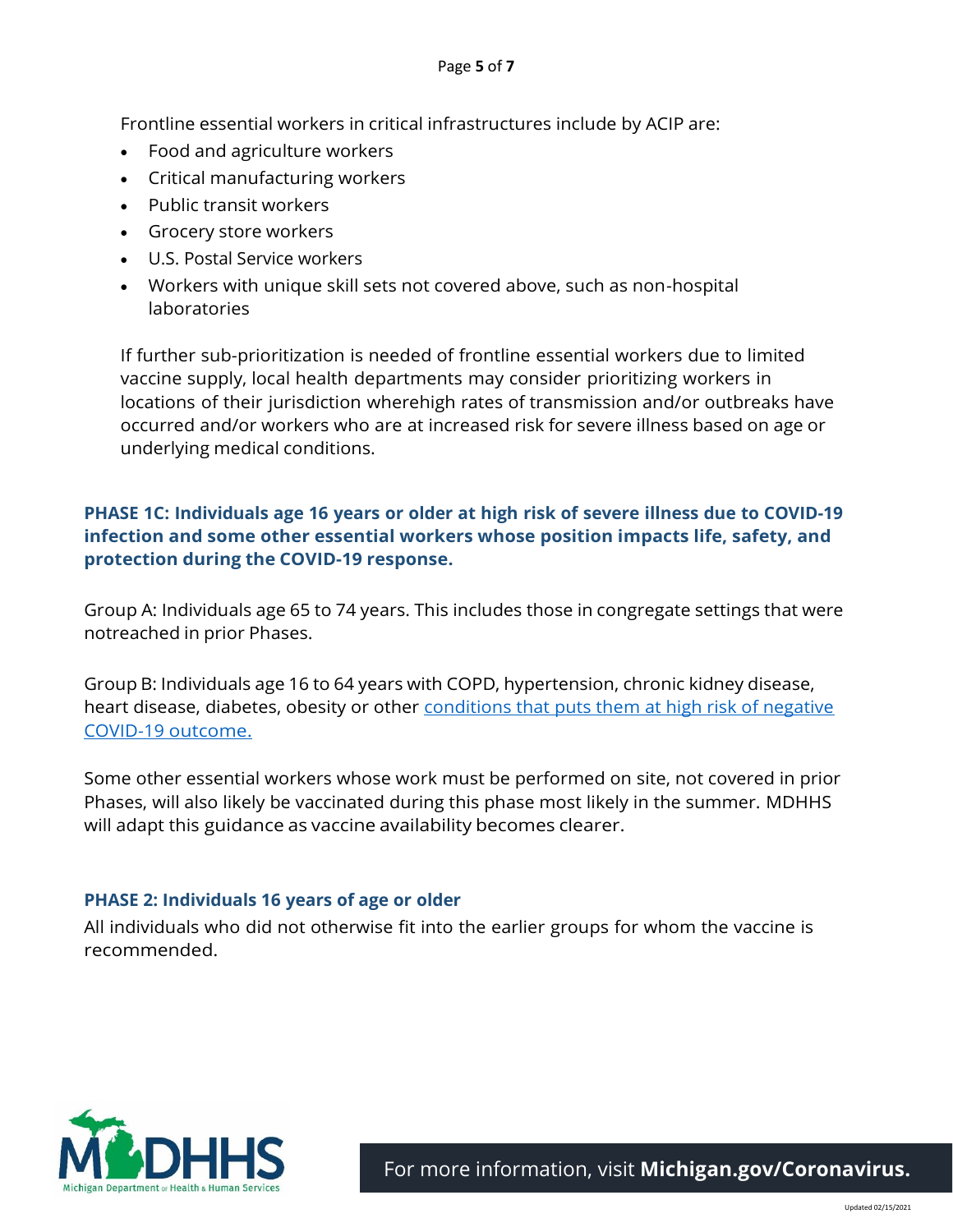# **BACKGROUND ON FEDERAL RECOMMENDATIONS**

MDHHS is following the Centers for Disease Control and Prevention [\(CDC\)](https://www.cdc.gov/mmwr/volumes/69/wr/mm695152e2.htm?s_cid=mm695152e2_w)  [recommendations](https://www.cdc.gov/mmwr/volumes/69/wr/mm695152e2.htm?s_cid=mm695152e2_w)<sup>i</sup> for prioritization of distribution and administration of COVID-19 vaccines for adults. CDC recommendations are based on input from the Advisory Committee on Immunization Practices (ACIP). This federal advisory committee is made up of medical and public health experts who develop recommendations on the use of vaccines in the United States. CDC and ACIP have defined populations for different vaccination phases.

**Phase 1A** includes paid and unpaid persons serving in health care settings who have direct or indirect exposure to patients or infectious materials and are unable to work from home, as well as residents of long-term care facilities.

**Phase 1B** includes frontline essential workers and individuals 75 years of age and older.

**Phase 1C** includes other essential workers, persons 65 to 74 years of age, and individuals 16 to 64 years of age with underlying medical conditions.

**Phase 2** is a mass vaccination campaign for all persons age 16 years or older.

It is important to note that vaccination in one phase may not be complete before vaccination in another phase begins. There may be vaccination of individuals in different phases that occurs simultaneously.

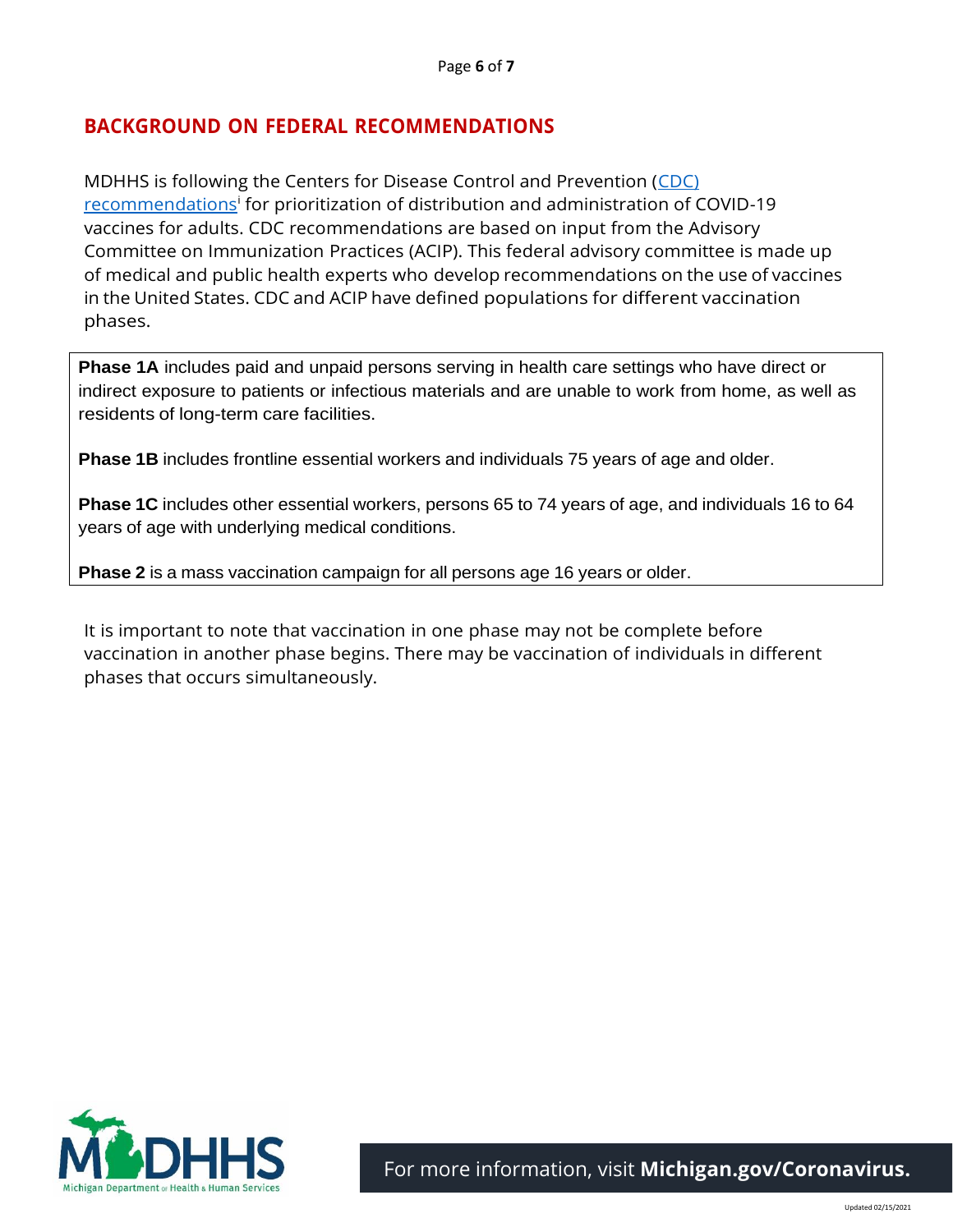### **ALLOCATION OF LIMITED SUPPLY**

### **If supply is limited, MDHHS will use ACIP goals and ethical principles to prioritize allocation of COVID-19 vaccinations.**

*ACIP's goals for recommending which groups should receive COVID-19 vaccines if supply is limited:*

- *Decrease death and serious disease as much as possible.*
- *Preserve functioning of society.*
- *Reduce the extra burden the disease is having on people already facing disparities.*
- *Increase the chance for everyone to enjoy health and well-being.*

*ACIP's ethical principles to guide decision-making process if supply is limited:*

- *Maximize benefits and minimize harms* Respect and care for people using the best availabledata to promote public health and minimize death and severe illness.
- *Mitigate health inequities* Reduce health disparities in the burden of COVID-19 disease anddeath, and make sure everyone has the opportunity to be as healthy as possible.
- *Promote justice* Treat affected groups, populations, and communities fairly. Remove unfair,unjust, and avoidable barriers to COVID-19 vaccination.
- *Promote transparency* Make a decision that is clear, understandable, and open for review.Allow and seek public participation in the creation and review of the decision processes.

MDHHS is also using the [CDC Social Vulnerability Index \(CDC SVI\)](https://www.cdc.gov/coronavirus/2019-ncov/need-extra-precautions/people-with-medical-conditions.html) for targeting distribution of supplies by geography within a phase of vaccination. The CDC SVI was used in establishing testing sites for COVID-19. The CDC SVI combines 15 U.S. census variables into a tool that helps local officials identify communities that may need support before, during, or after disasters. The CDC SVI is made up of indicators of socioeconomic status; household composition and disability; minority status and language spoken; and housing type and transportation. The CDC SVI status in Michigan communities correlates with the communities hardest hit by COVID-19 this spring, as well as areas of that state with high rates of risk factors for severe COVID-19 outcomes.

Based on information from ACIP<sup>ii</sup>, where sub-prioritization of frontline essential workers is neededdue to limited vaccine supply, MDHHS will consider prioritizing:

- Workers in locations where high rates of transmission and/or outbreaks have occurred
- Workers who are at increased risk for severe illness based on age or underlying medical conditions.